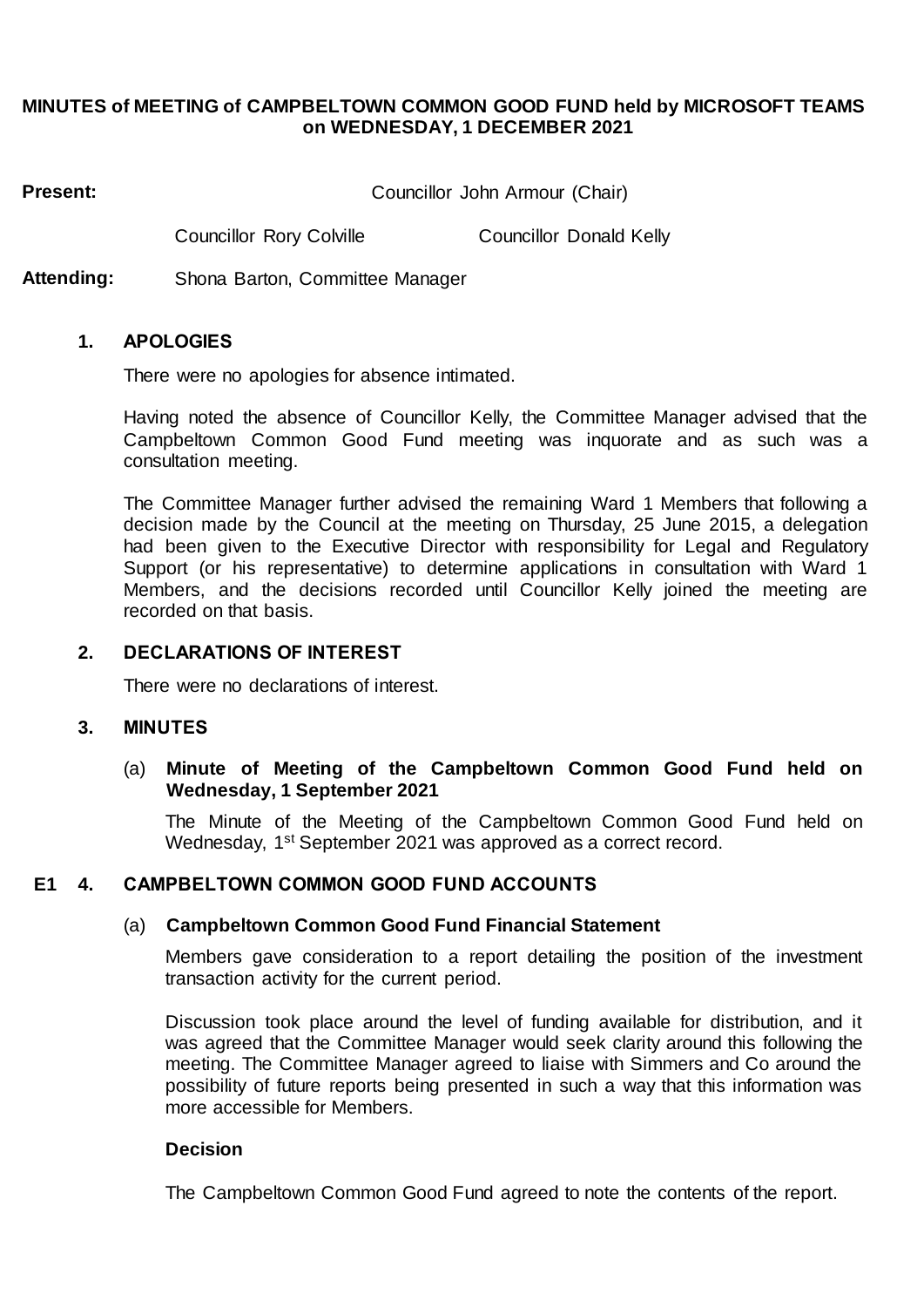(Reference: Report by David MacGregor, Simmers and Co, submitted)

# **E1 5. COMMON GOOD FUND APPLICATIONS**

# (a) **Keeping it Local CIC**

Members gave consideration to an application from Keeping it Local CIC for funding to assist with the employment of a Town Centre Maintenance Officer.

## **Decision**

The Campbeltown Common Good Fund agreed to award Keeping it Local CIC £6,000.00.

Councillor Kelly joined the meeting during discussion of the foregoing item. As Councillor Kelly was in attendance, the remainder of the meeting continued on the basis that it was quorate and was therefore no longer subject to the delegation outlined at item 1 of the minute.

# (b) **Campbeltown Community Council**

Members gave consideration to an application from Campbeltown Community Council for funding to assist with the purchase of materials to be utilised by a Town Centre Maintenance Officer.

## **Decision**

The Campbeltown Common Good Fund agreed to award Campbeltown Community Council up to £2,000.00, subject to the provision of quotations which detailed the costs of the materials required.

# (c) **Campbeltown Community Council**

Members gave consideration to an application from Campbeltown Community Council for funding to purchase a bench for the area outside of Campbeltown Town Hall.

## **Decision**

The Campbeltown Common Good Fund agreed to award Campbeltown Community Council £1,214.00, subject to:

- 1. the appropriate planning permissions being sought and agreed, if required, by Campbeltown Community Council;
- 2. appropriate consultation being carried out with South Kintyre Development Trust and Roads and Infrastructure Services to confirm that they are happy for the bench to be situated in this location; and
- 3. any future maintenance work for the bench being the responsibility of Campbeltown Community Council.

# (d) **Campbeltown Former Pupils FC**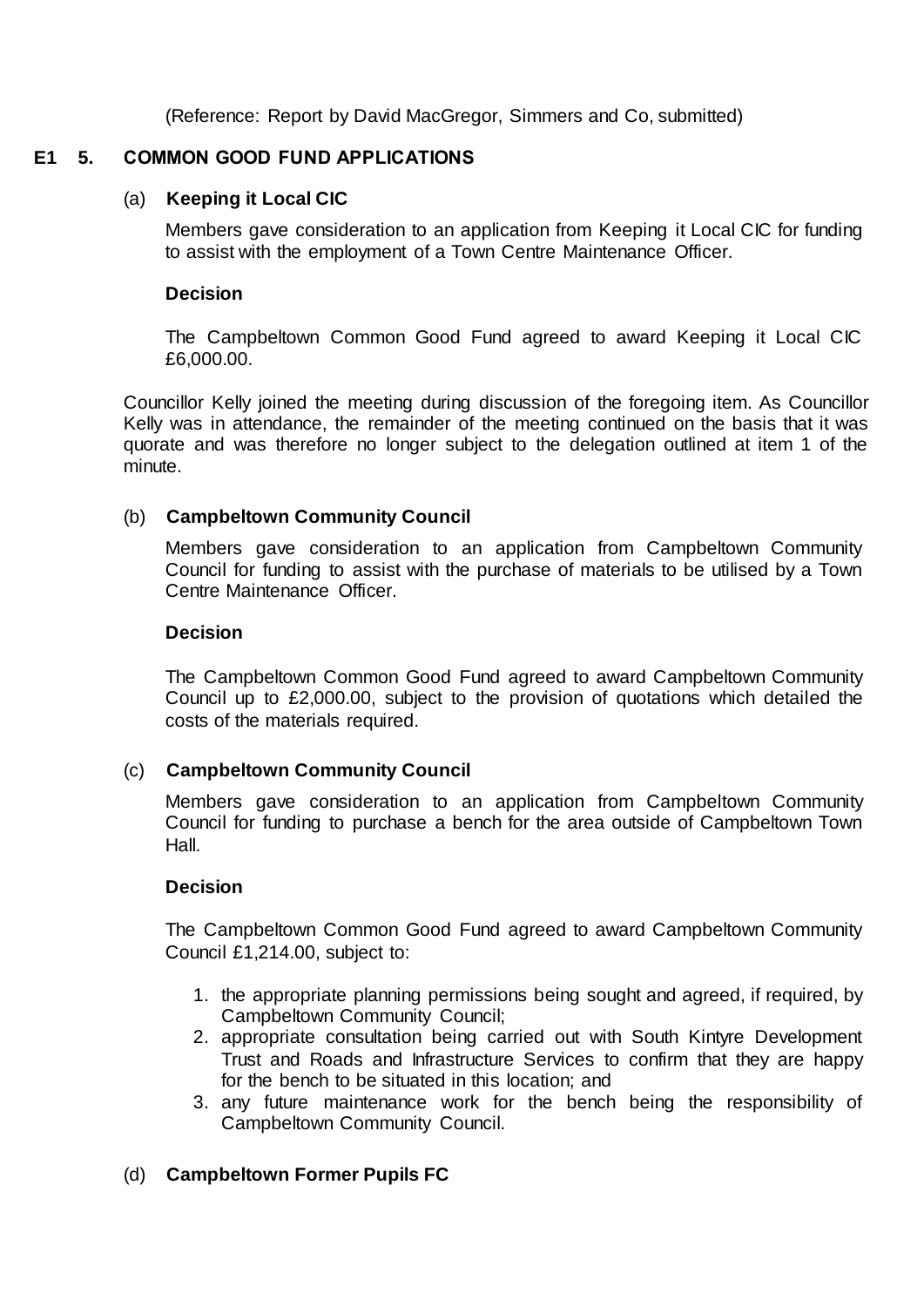Members gave consideration to an application from Campbeltown Former Pupils FC for funding to assist with the replacement of a spectator barrier with security fencing.

### **Decision**

The Campbeltown Common Good Fund agreed to award Campbeltown Former Pupils FC £3,420.00.

### (e) **Megan Anderson**

Members gave consideration to an application from Megan Anderson.

### **Decision**

The Campbeltown Common Good Fund agreed to refuse the application.

Having moved an Amendment, which failed to find a seconder, Councillor Kelly asked for his dissent from the foregoing decision to be recorded.

## **E1 6. END OF PROJECT MONITORING**

### (a) **End of Project Monitoring Forms Received**

Members gave consideration to the status of end of project monitoring forms in respect of successful applications to the Campbeltown Common Good Fund.

#### **Decision**

The Campbeltown Common Good Fund agreed to note the end of project monitoring forms received.

(Reference: Report by Committee Manager, Argyll and Bute Council, submitted)

#### (b) **Funding Extension Requests**

Members gave consideration to the status of funding extension requests, in respect of successful applications to the Campbeltown Common Good Fund which had subsequently been impacted by the Covid-19 pandemic.

### **Decision**

The Campbeltown Common Good Fund agreed to note the status of funding extension requests.

(Reference: Report by Committee Manager, Argyll and Bute Council, submitted)

## **7. ANY OTHER COMPETENT BUSINESS**

Discussion took place around the level of funding which was being requested by organisations. It was agreed that all applicants should be informed that Members would not generally consider applications for funding in excess of £2,000.00.

Discussion took place around the set-up of the Campbeltown Common Good Fund in comparison to the Oban Common Good Fund, with particular reference to community